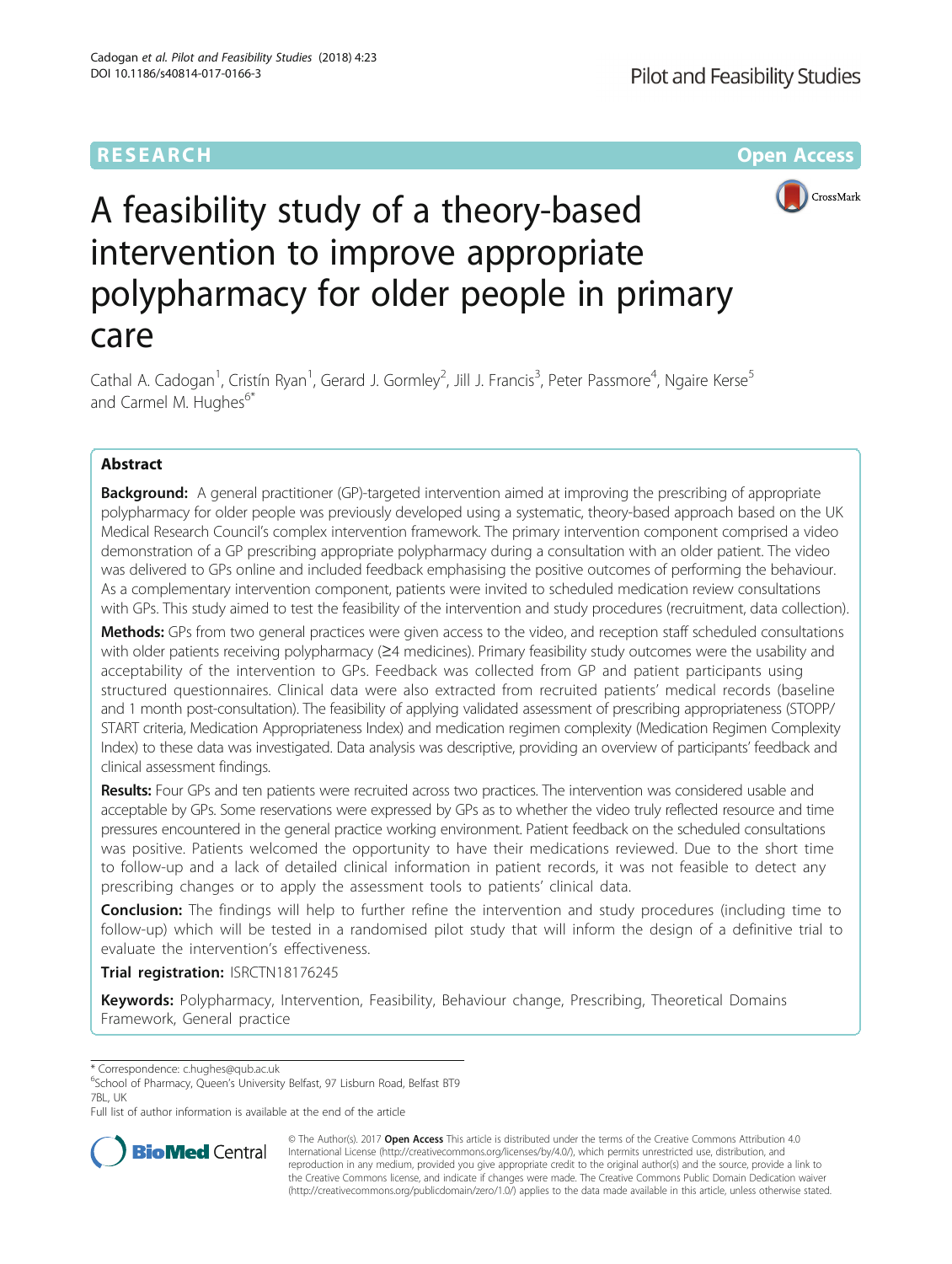## Background

Older people are the greatest consumers of healthcare resources in developed countries. Given the predicted increases in the size of the older population, the use of medicines in this population cohort has been described as the 'single most important health care intervention in the industrialised world' [[1\]](#page-11-0). The prescribing of multiple medicines, also termed polypharmacy, is increasingly common in older people [\[2, 3](#page-11-0)] and is considered to be one of the most pressing prescribing challenges [\[4](#page-11-0)]. Ensuring 'appropriate polypharmacy' in this patient cohort, whereby prescribing is evidence-based and reflects patients' clinical needs, is a challenge faced by clinicians that is of considerable clinical and economic importance [[5\]](#page-11-0). Polypharmacy is the principal contributing factor to potentially inappropriate prescribing in older populations [\[6](#page-11-0), [7\]](#page-11-0) and has been associated with a range of negative clinical consequences, including adverse drug events (ADEs) and medication non-adherence [\[8](#page-11-0)]. Potentially inappropriate prescribing in older people places a substantial financial burden on health services [[6, 7\]](#page-11-0).

Improving appropriate polypharmacy in older people poses challenges on a number of levels. For example, the availability of guidelines to inform prescribing practices/ decisions for older people who commonly suffer from more than one chronic condition (i.e. multimorbidity) is currently lacking [[9\]](#page-11-0). Prescribing guidelines typically deal with single diseases, and when applied to complex multimorbid patients, they often fail to provide guidance on how to prioritise treatment recommendations and can act as a contributing factor for polypharmacy [\[10](#page-11-0)]. There has been some progress in addressing this issue with the recent publication of guidelines for the clinical assessment and management of patients with multimorbidity by the National Institute for Health and Care Excellence (NICE) [[11](#page-11-0)]. However, it will be some time before the clinical impact of these guidelines is fully established, particularly as their implementation may require some reorganisation in the way in which care is currently delivered [[12\]](#page-11-0).

Another challenge is that there are considerable deficits in the current evidence base for interventions that target clinical practice and aim to improve outcomes for patients with complex clinical needs, such as multimorbidity and polypharmacy [[13, 14\]](#page-11-0). For example, a Cochrane systematic review of interventions to improve appropriate polypharmacy in older people found that the quality of available evidence was low, owing to risk of bias in the included studies. In addition, details of intervention development and delivery were lacking in published reports [\[14\]](#page-11-0). This prevents researchers and clinicians from understanding how the interventions were intended to exert their effects and limits the potential for effective interventions to be replicated and optimised in clinical practice. Accordingly, a more systematic approach, incorporating both evidence and theory, was recommended for the development of future interventions [[14](#page-11-0)]. This is in line with the UK Medical Research Council's (MRC) complex intervention framework, which recommends that intervention development be guided by best available evidence and appropriate theory [\[15\]](#page-11-0). It is recommended that after the intervention is developed, preliminary evaluations in the form of feasibility and pilot studies be conducted to estimate parameters (e.g. recruitment/retention rates, sample size) that are important for a full-scale clinical trial.

As part of a multiphase mixed methods research project, an intervention-targeting general practitioners (GPs) was developed to improve the prescribing of appropriate polypharmacy for older people (outlined below). Full details of the preliminary work underpinning the intervention's development are reported in two related papers [[16, 17\]](#page-11-0). Briefly, the intervention development process followed a systematic approach based on the MRC framework by incorporating evidence and theory [[15\]](#page-11-0). A Cochrane systematic review was updated to establish the existing evidence base [[14](#page-11-0)]. Qualitative interviews that were underpinned by a theoretical framework of behaviour change (i.e. Theoretical Domains Framework (TDF) [[18](#page-11-0)]) were conducted with GPs. The TDF-based interviews provided a method for identifying theoretical domains that were perceived as barriers and facilitators to the prescribing of appropriate polypharmacy for older people [\[16](#page-11-0)]. These theoretical domains were then mapped to behaviour change techniques (BCTs) from an established taxonomy [[19](#page-11-0)] and embedded in the intervention as the proposed 'active ingredients' [\[17](#page-11-0)]. Hence, a theory base was incorporated into the intervention development process, as advocated by the MRC framework [\[15](#page-11-0)].

This study sought to test the feasibility of this intervention, which targeted GPs to improve the prescribing of appropriate polypharmacy for older people in primary care. This involved assessing the intervention's usability and acceptability to determine if the intervention's content and delivery required further refinement. Recruitment methods, data collection procedures and the selection of assessment measures were also examined to determine if the study protocol required further refinement before progressing to a randomised pilot study.

## Methods

This feasibility study was conducted in two general practices. Ethical approval was granted by the Office of Research Ethics Committees Northern Ireland in advance of the study (REC reference 15/NI/0104). The study is registered with the ISRCTN registry (ISRCTN18176245).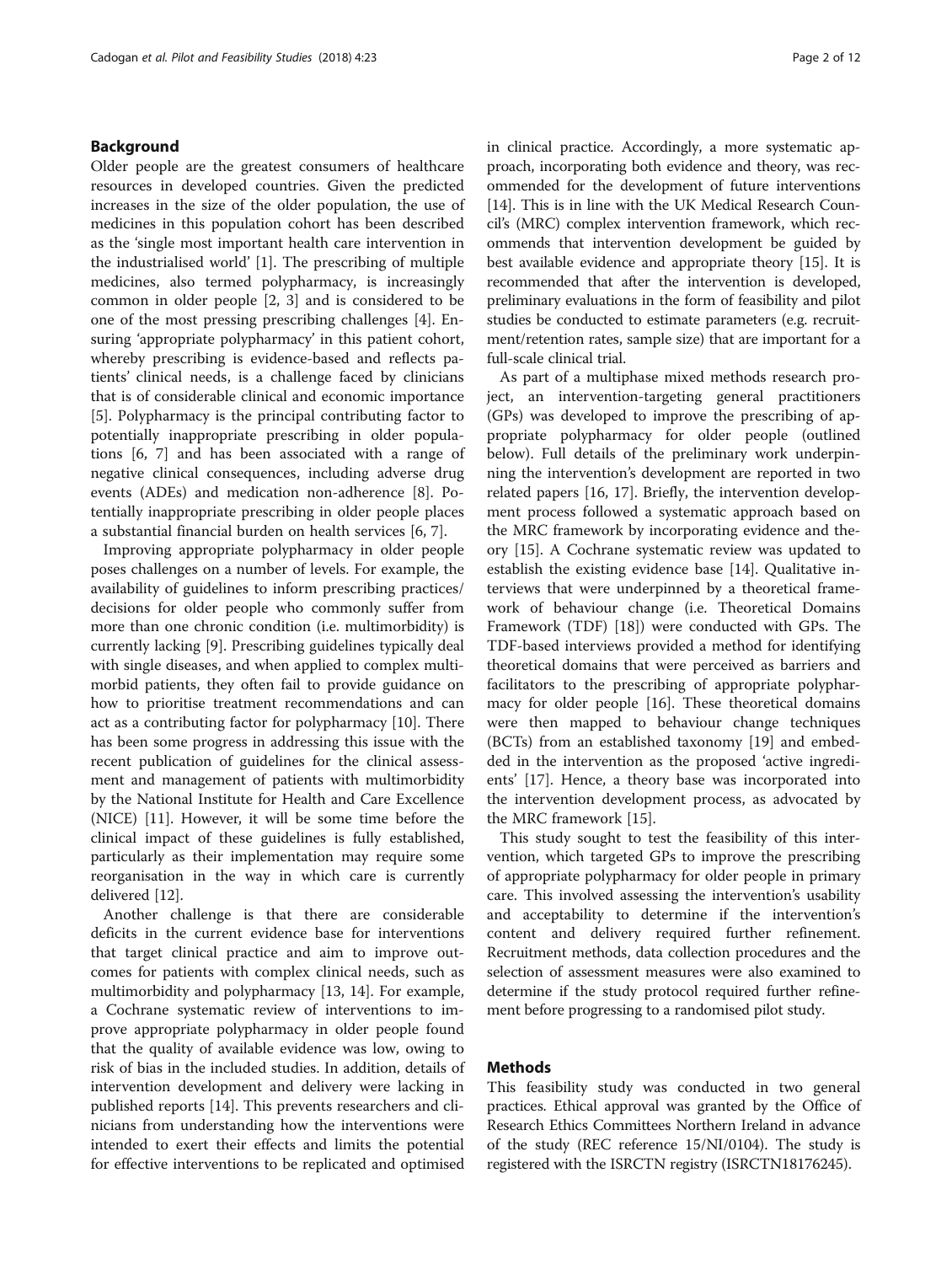#### Aim and objectives

The primary aim of the study was to assess the feasibility of a GP-targeted intervention to improve the prescribing of appropriate polypharmacy for older people in primary care. This aim was met through the study objectives, which were to:

- 1. Evaluate the methods of participant recruitment
- 2. Assess the intervention's usability and acceptability (to GPs and patients)
- 3. Assess the fidelity of delivery of pre-specified behaviour change techniques that were embedded in the intervention
- 4. Evaluate data collection procedures (including the utility of selected assessment measures/tools)

#### Sampling and recruitment

A convenience sampling method was used to recruit GPs from two general practices (one urban and one rural) into the study. Practices were sampled from nine general practices that had participated in the earlier qualitative interview phase of the project (see Cadogan et al. [[16\]](#page-11-0)). The main reason for approaching these practices initially was because they had participated in the earlier phase of the study during which the intervention had been developed to target specific theoretical domains that were reported to be affecting the prescribing of appropriate polypharmacy by GPs within these practices. Therefore, these GPs were considered to be best placed to test the usability and acceptability of the intervention in addressing the specific challenges that they (and/or their colleagues) reportedly faced in clinical practice.

The researcher (CC) approached two practices and invited GPs within the practice to participate in the feasibility study. General practices were contacted until two practices had agreed to hold a meeting with the researcher with a view to participating in the study. At these meetings, the researcher provided GPs with an overview of the feasibility study and intervention (described below), as well as a study folder containing all relevant study documentation (i.e. participant information leaflets, consent forms, written instructions and login details for accessing the intervention's online video component (described below). A maximum of five GP participants were sought per practice so that the study workload could be divided evenly across GPs within recruited practices (i.e. each GP would engage with one patient participant as part of the study).

Each participating general practice recruited five older patients meeting inclusion criteria (i.e. over the age of 65, receiving four or more regular medicines, not cognitively impaired, resident in the community) into the study. Nursing home residents were excluded from the study as their clinical complexity and context is very different to community-dwelling patients. Patient recruitment was facilitated by nurses from the Northern Ireland Clinical Research Network (NICRN) who screened practice records and issued written invitation letters and study information sheets to patients meeting inclusion criteria. GPs reviewed the final list of identified patients before invitation letters were issued to ensure that patients met the inclusion criteria and were suitable for review. The invitation letters asked patients to contact the practice if they were interested in having a consultation with their GP about their medicines on a specified date (practice 1: August 2015, practice 2: September 2015). GPs agreed to accommodate any patients who were interested in booking a consultation but were not able to attend the practice on the specified date. However, these patients were not recruited into the study. Invitation letters were issued in batches and the number of letters issued in the first round was agreed between the NICRN nurses and the participating GPs in order to ensure that the practice could accommodate patients if uptake was higher than anticipated. This resulted in an initial batch of 20 and 15 invitation letters being issued from practices 1 and 2, respectively. The patient sampling quota was reached in each practice after the first batch of invitation letters was issued.

The researcher obtained written informed consent from all GP and patient participants prior to consultations taking place. Each general practice was offered financial compensation (£500) for the time and resources associated with study participation. GP participants were provided with a certificate of participation for their continuing professional development portfolios. No incentive was offered to patient participants.

## Intervention content and delivery

The intervention consisted of a short online video (approximately 11.5 min) that was delivered to GPs and demonstrated how GPs prescribe appropriate polypharmacy during a typical consultation with an older patient (BCT: 'Modelling or demonstrating of behaviour'—as defined according to BCT Taxonomy Version 1 [\[19](#page-11-0)]). The video was scripted by the research team, and the clinical content was developed by an academic GP and geriatrician with input from pharmacists. The video included feedback from both a practising GP and a simulated patient emphasising the positive outcomes of the consultation (BCT: 'Salience of consequences'—as defined according to BCT Taxonomy Version 1 [[19\]](#page-11-0)). A professional video production team was commissioned to record the video which was delivered to GP participants online. The video was uploaded onto a secure web server using the 'Riverside®' software programme and accessed by GPs using a generic username and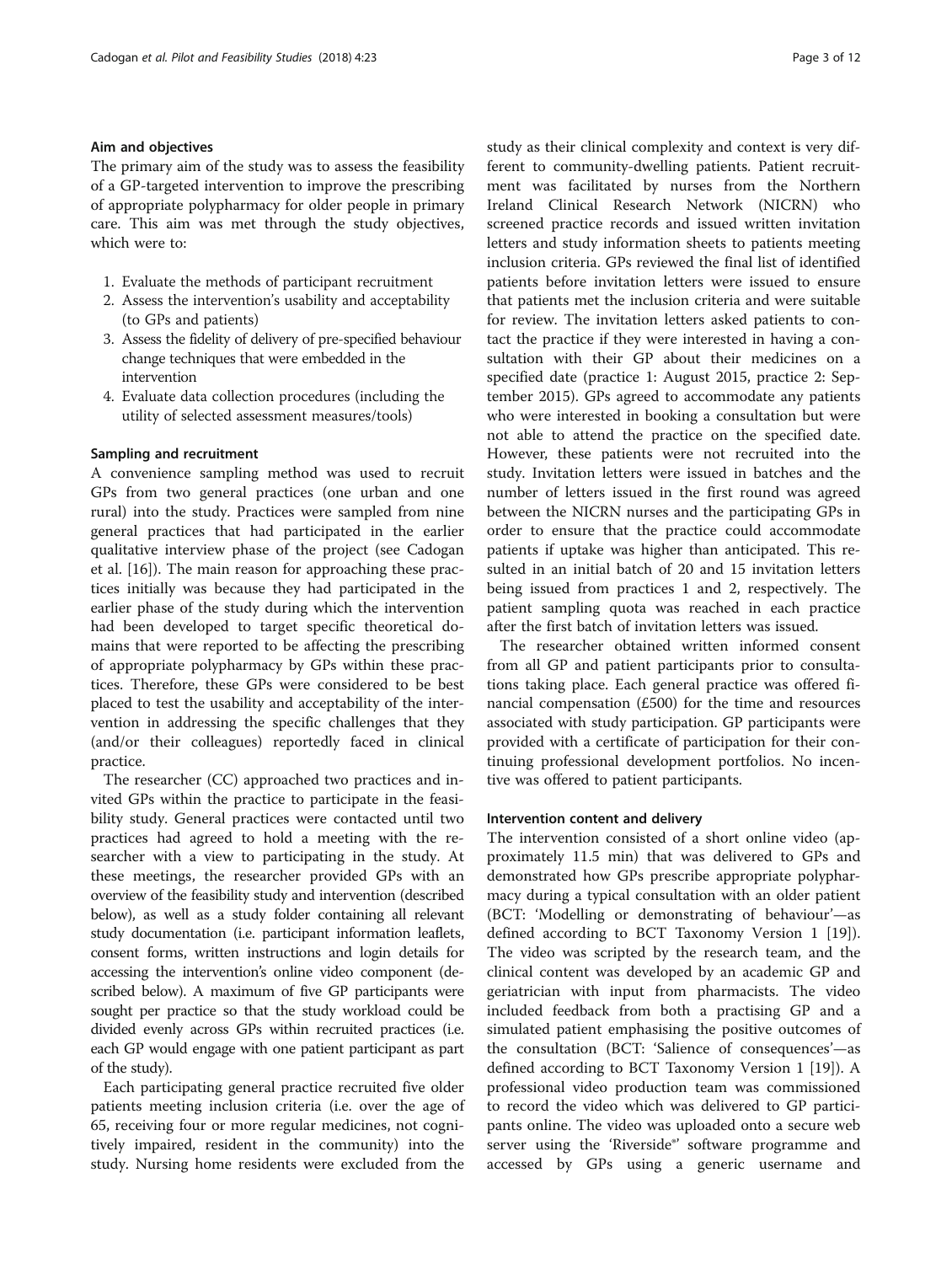password. Written instructions and login details to access the video were included in the study folder that each practice received from the researcher. Patient participants were not provided with access to the video.

As a complementary intervention component, patients were invited to scheduled medication review consultations with GPs. Explicit plans were made at weekly meetings with practice staff (i.e. GPs, practice nurses, reception staff) of when and how GPs would ensure that target patients were prescribed appropriate polypharmacy (BCT: 'Action planning'—as defined according to BCT Taxonomy Version 1 [\[19](#page-11-0)]). GPs had oversight of the patients who were being invited to participate in the study and allocated time slots in their weekly schedule to conduct review consultations with patients as part of the study. Reception staff scheduled the consultations for patients who responded to the invitation letter and prompted GPs to carry out the agreed plan to review target patients' medications when they presented at the practice by notifying participating GPs that the patients were attending a scheduled consultation as part of the study (BCT: 'Prompts/cues'—as defined according to BCT Taxonomy Version 1 [[19\]](#page-11-0)).

#### Specification of intervention content using BCTs

A BCT coding exercise was conducted by way of a fidelity check in order to investigate if the prespecified BCTs (i.e. 'Modelling or demonstrating of behaviour', 'Salience of consequences') embedded in the video were readily identifiable to an independent group of researchers. This was intended to add to the methodological rigour of the intervention development process that has previously been described (see Cadogan et al. [[17](#page-11-0)]).

The video coding exercise was performed by an independent group of seven researchers who had previously undergone standardised training in BCT coding (through either tutorials or an online course). Coders had no prior involvement in the project. The group was shown the video, and each member was provided with a transcript of the video (i.e. the script that was used by the actors and descriptive details of each scene). Each coder independently coded the video content by assigning BCTs from the published BCT taxonomy [[19\]](#page-11-0) to sections of the video transcript. Coders also reported ratings of their confidence in each coding judgement using a rating scale from the standardised BCT training programme  $(+)$  = fairly confident;  $'++$ ' = extremely confident) [\[20](#page-11-0)]. Coders were instructed to code sections of the video transcript to any given BCT once only, even if the particular BCT was deemed to have been delivered multiple times. A BCT was deemed to have been embedded in the video where the majority of coders  $(\geq 4)$  had assigned the BCT to sections of the video transcript.

#### **Outcomes**

The primary feasibility outcomes were the usability and acceptability of the intervention to GPs. Feedback from patients regarding the acceptability of the medication review with their GP was also included in the overall evaluation.

As secondary feasibility outcomes, study parameters were investigated that would ultimately help to inform the design of a future pilot study (i.e. recruitment, data collection procedures). For example, the study assessed the feasibility of collecting feedback from GPs and patients using self-administered questionnaires that were to be completed in a hard copy form and returned using postage-paid envelopes. The study also assessed the feasibility of applying validated assessment tools to the patients' medical record data, as well as the utility of selected assessment tools.

#### Data collection and analysis

In assessing the feasibility study outcomes, data were collected from GPs, patients and practice records as described below.

#### Feedback from GP and patient participants

Recruited GPs were asked to complete a structured paper-based questionnaire (Additional file [1\)](#page-10-0) after they had watched the online video and performed medication reviews with recruited patients. The questionnaire assessed the intervention's usability and acceptability. We were unable to identify any previously validated tool that would be directly applicable to the assessment of our intervention. We had originally intended to include the System Usability Scale (SUS) in the GP feedback questionnaire [\[21](#page-11-0)]. SUS is a simple 10-item scale designed to provide a subjective assessment of a system's usability. However, as the scale's questions related more specifically to the video's online mode of delivery as opposed to its content, it was not considered to be an appropriate tool for the purpose of the current feasibility study. Instead, we adapted items that were included in the GP feedback questionnaire of the online video (i.e. a form of technology) from Davis' Perceived Usefulness Scale [[22](#page-11-0)]. This scale forms part of the Technology Acceptance Model (TAM) which was developed to explain technology usage behaviour [\[22](#page-11-0)].

Feedback was gathered under three main subheadings: 'Video use and usefulness', 'Online system for accessing video' and 'Medication review process' (Table [1\)](#page-4-0). Additional questions were included to investigate whether GPs would recommend any changes to the video or online delivery system for future studies. The questionnaire included fixed category response options and 5-point Likert scales. Free-text response options were also provided to allow respondents to elaborate on their responses.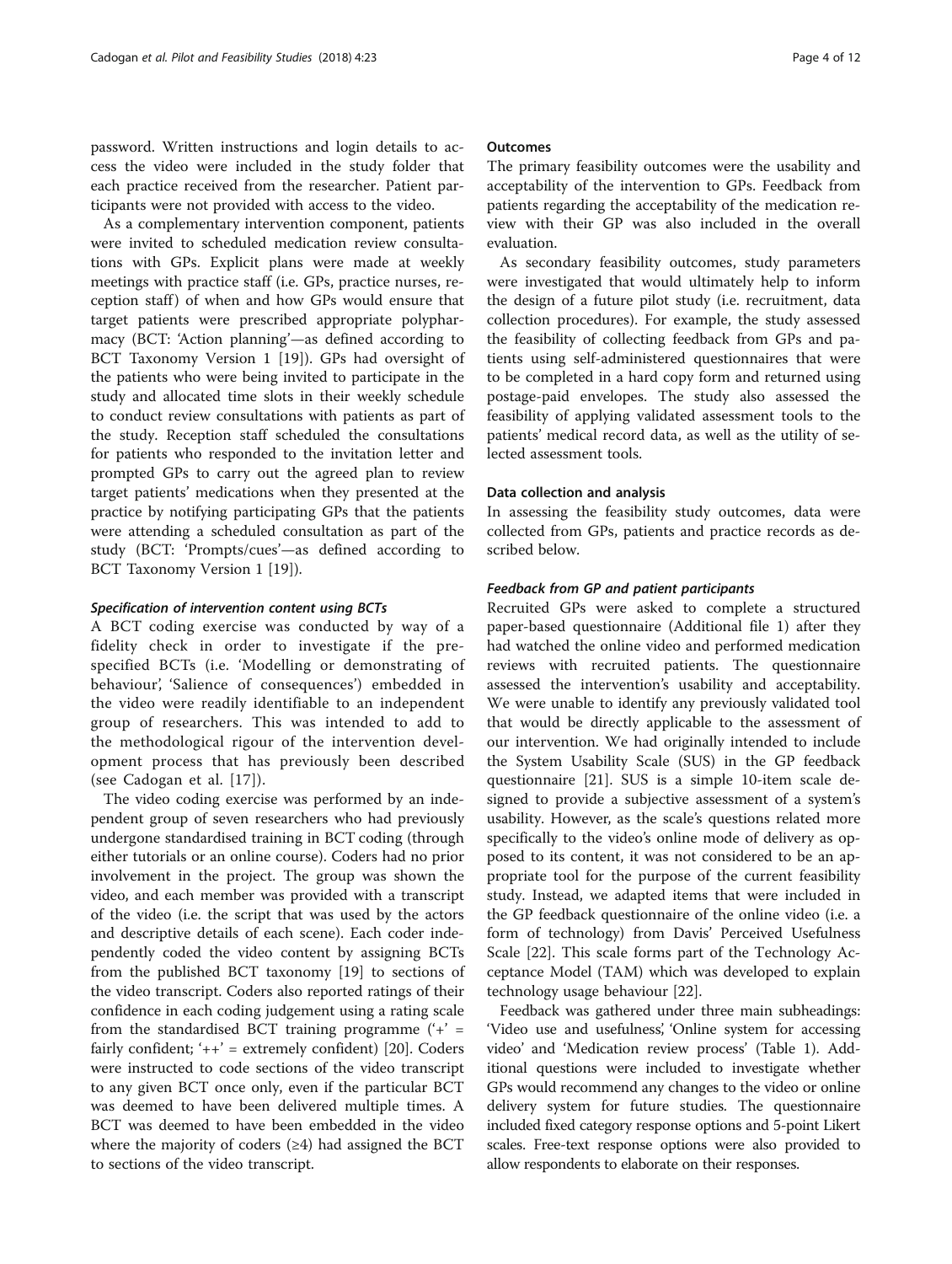<span id="page-4-0"></span>

| Ouestionnaire<br>section          | Questionnaire item                                                                                                                                                                                                                                                                                                           |
|-----------------------------------|------------------------------------------------------------------------------------------------------------------------------------------------------------------------------------------------------------------------------------------------------------------------------------------------------------------------------|
| Video use and usefulness          | Using videos like this would make it easier for me to perform medication reviews with older<br>patients in daily practice.<br>Using videos like this would increase the number of medication reviews that I perform with older<br>patients in daily practice.                                                                |
| Online system for accessing video | Did you experience any problems using the online system? (If yes, please briefly outline)<br>If the online system was to be further developed as a resource to assist GPs in prescribing<br>appropriate polypharmacy for older people, what types of additional material and/or resources<br>would you like to see included? |
| Medication review process         | Think back to a medication review that you performed with an older patient as part of this study<br>Did you make any changes to the patient's prescription?<br>If yes, was there anything that made it difficult for you in putting this change(s) into effect?<br>(please briefly outline)                                  |

Recruited patients were asked to complete a feedback questionnaire (Additional file [2\)](#page-10-0) after the consultation with their GP. The questionnaire examined patients' views and experiences of the medication review process under two main subheadings: 'medication reviews with the GP' and 'the scheduled consultation'. The questionnaire included the same types of response options as the GP questionnaire.

All questionnaires were completed in hard copy form and returned to the researcher (CC) using a pre-paid postage envelope labelled with the researcher's work address. Questionnaire data were analysed using IBM SPSS Statistics v.21. Simple descriptive analyses were conducted to summarise the data. Content analysis was performed on free-text questionnaire responses for generation of representative themes. Each of the answers to the open-ended questions was reviewed separately, and key subthemes relating to the answers were identified by the researcher (CC). A summary document that included all free-text responses and an overview of the content analysis was presented to other members of the research team for discussion. There were no disagreements with the presented results.

#### Practice record data

Clinical data were extracted from recruited patients' medical records by research nurses from the NICRN at baseline (date of scheduled consultation) and at follow-up (1 month post-consultation). Extracted data consisted of patients' demographics (i.e. age, gender), clinical conditions and prescribed medications (acute list and repeat list items). Validated assessments of prescribing appropriateness (i.e. Screening Tool of Older People's potentially inappropriate Prescriptions (STOPP)/Screening Tool to Alert doctors to Right Treatment (START) criteria [[23](#page-11-0)], Medication Appropriateness Index (MAI) [[24](#page-11-0)]) and prescribing regimen complexity (i.e. Medication Regimen Complexity Index (MRCI) [\[25](#page-11-0)]) were applied to the extracted clinical data.

As there is currently no 'core outcome set' (i.e. an agreed or standardised set of outcomes that should be assessed and reported as a minimum) for trial evaluations of interventions aimed at improving appropriate polypharmacy [\[26\]](#page-11-0), each assessment tool was purposefully selected by the research team. Firstly, due to the lack of a validated measure of appropriate polypharmacy, we used validated general measures of prescribing appropriateness as surrogate measures. Specifically, an implicit (judgement-based) tool and an explicit (criterion-based) tool were used (i.e. MAI [[24\]](#page-11-0) and STOPP/START criteria [[23](#page-11-0)], respectively). This combination of tools was intended to help overcome inherent limitations of each assessment tool, details of which have been documented extensively in the literature (see Kaufman et al. [\[27](#page-11-0)] for a detailed overview of available prescribing tools). Assessments of prescribing appropriateness using the MAI [\[24\]](#page-11-0) involve applying a score to each medication, and a total MAI score per person is then reported by adding the scores for individual medications. Using this approach, the possible range of scores is 3 (more appropriate) to 18 (less appropriate) for each prescribed medication. Assessments of prescribing appropriateness involving STOPP/START criteria [[23](#page-11-0)] report the prevalence of each criterion within the sample population. These criteria consist of 80 STOPP criteria and 34 START criteria.

We also sought to evaluate additional factors (e.g. dosage forms, dosing frequencies), other than the number of medicines prescribed, that contribute to the overall complexity of drug regimens using the MRCI [[25\]](#page-11-0). This tool involves assigning a score to quantify complexity of medication regimens based on the prescribed dosage forms, dosing frequencies and additional directions. Each assessment tool was applied by two members of the research team working independently (CC, CR). Any disagreements were resolved by consensus discussion and consultation with a third member of the research team (CH).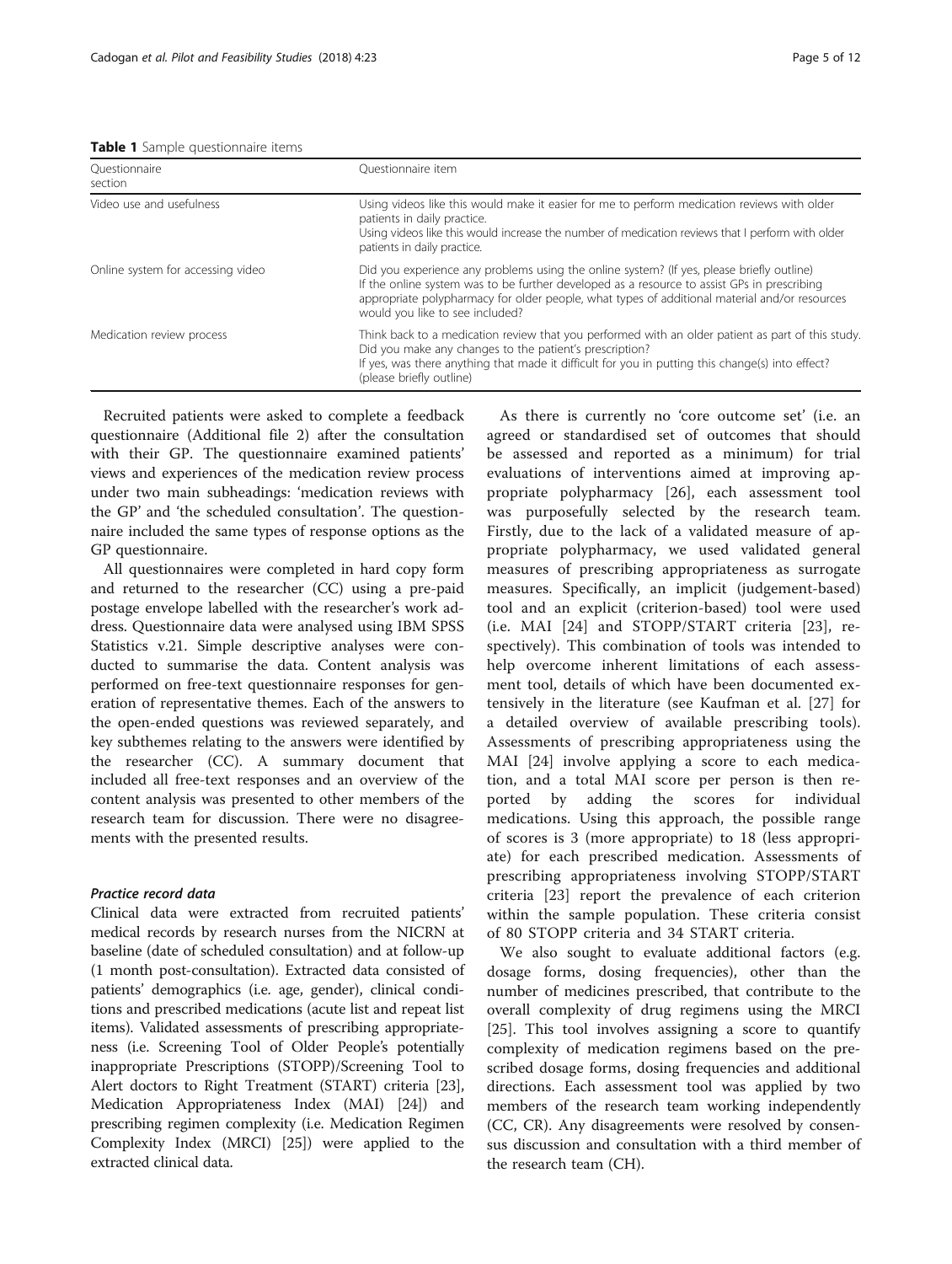### Results

#### Participant recruitment

Each of the first two general practices that were contacted about the study agreed to take part in the feasibility study. Four GPs (3 female, 1 male) were recruited into the study from these practices (practice 1: three GPs; practice 2: one GP). Patients who received an invitation letter and were interested in attending the practice to have a consultation with their GP about their medicines on the specified date contacted the practice. Each practice scheduled consultations between GP participants and five older patients who were receiving polypharmacy.

Each patient attended the practice for a scheduled consultation and was recruited into the study (total sample size of 10 patients; five per practice). Six of the ten patient participants were female (Table 2). Participants' median age was 73.5 years (range 68–78 years). All patient participants were multimorbid (median number of chronic conditions: 3) and were receiving at least four regular medicines (median number of medicines: 6) at baseline.

## GP feedback

Responses to the feedback questionnaire were received from both participating practices, with three of the four GP participants returning completed questionnaires. All of the questionnaire respondents were female. The number of years respondents had been practising as GPs varied (range 9–20 years).

## Video use and usefulness

Each GP reported watching the online video (primary intervention component) at least once prior to the first

Table 2 Summary statistics of patient demographics

| Gender                                    |                   |
|-------------------------------------------|-------------------|
| Male                                      | 4                 |
| Female                                    | 6                 |
| Age (years)                               |                   |
| Mean (±standard deviation)                | 73.1 (±4.04)      |
| Median                                    | 73.5              |
| Range                                     | $68 - 78$         |
| Number of repeat medications              |                   |
| Mean (±standard deviation)                | $6.4 \ (\pm 2.2)$ |
| Median                                    | 6                 |
| Range                                     | $4 - 10$          |
| Number of chronic conditions <sup>a</sup> |                   |
| Mean (±standard deviation)                | 3.4 $(\pm 1.4)$   |
| Median                                    | 3                 |
| Range                                     | $2 - 7$           |

<sup>a</sup>Assessment based on clinical conditions recorded in patients' medical records

patient consultation that was scheduled as part of the study (one GP reported watching the video once and two GPs reported watching the video twice). The respondents' views on the perceived usefulness of the video varied (Table [3\)](#page-6-0). The respondents were undecided (2 neutral, 1 agree) as to whether the video would make it easier for them to perform medication reviews with older patients in daily practice.

The respondents reported that the videos would improve their performance of medication reviews with older patients (2 agree, 1 disagree), enhance their effectiveness in implementing prescribing changes (2 agree, 1 neutral) and increase the total number of medication reviews that they performed in daily practice (1 strongly agree, 1 agree, 1 neutral). Respondents reported mixed views about whether videos would help them to review older patients' medications more quickly in daily practice (1 strongly disagree, 1 disagree, 1 agree).

In answer to the questions with free response format, respondents commented that as a resource intended to help GPs to prescribe appropriate polypharmacy for older patients, they liked that the video was short, realistic and based on a practical scenario that they would encounter in daily practice.

Practical; scenario taken from 'daily practice'; short (study site, 1 GP2).

….short but effective, realistic (study site 2, GP1).

One respondent found it particularly helpful that the video included a monologue in which the GP outlined the underlying rationale for proposing changes to the patient's prescription, as well as a plan for implementing the changes.

Two respondents described issues that would negatively impact on the usefulness of the video as a resource. One commented that the video '…even well done like this, simplifies what is a very complex interaction in practice'. The other respondent noted that time was often lacking to arrange structured consultations with patients to review their medications.

One respondent recommended a change to the video for future studies: the inclusion of an explicit summary of the recommended prescribing changes using resources such as NO TEARS [[28\]](#page-11-0) (a tool for conducting medication reviews) or STOPP/START [[23\]](#page-11-0) (validated criteria for assessing the appropriateness of prescribing in older people).

All three respondents stated that they would recommend the video to a colleague as a resource to assist the prescribing of appropriate polypharmacy for older people. One GP commented that the video created awareness of the importance of reviewing older patients'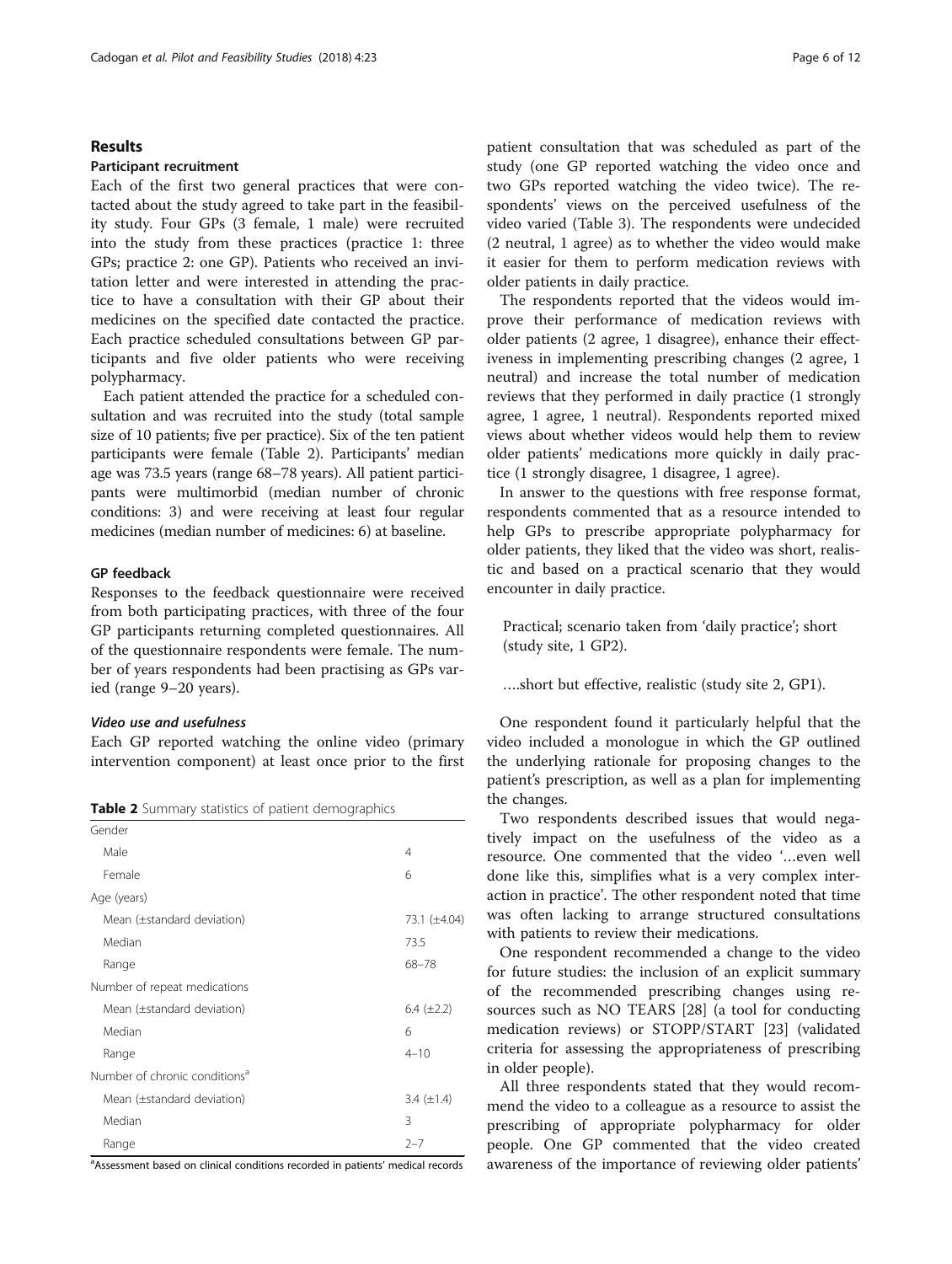| Using videos like this would                                                                                      | Strongly disagree | Disagree | Neutral | Agree | Strongly agree |
|-------------------------------------------------------------------------------------------------------------------|-------------------|----------|---------|-------|----------------|
| make it easier for me to perform medication<br>reviews with older patients in daily practice.                     |                   |          |         |       |                |
| improve my performance of medication<br>reviews with older patients in daily practice.                            |                   |          |         |       |                |
| enhance my effectiveness in implementing<br>prescribing changes during medication reviews<br>with older patients. |                   |          |         |       |                |
| help me to complete medication reviews with<br>older patients more quickly in daily practice.                     |                   |          |         |       |                |
| increase the number of medication reviews that<br>perform with older patients in daily practice.                  |                   |          |         |       |                |

<span id="page-6-0"></span>**Table 3** GP respondents' views on the perceived usefulness of the video ( $n = 3$ )

medications to ensure that they are prescribed appropriate polypharmacy and would encourage her to do so more frequently in practice.

Highlights importance; creates awareness and I feel I will do it more frequently (study site 1, GP2).

However, another respondent noted that colleagues 'may also feel that it doesn't reflect 'real-life' with the usual time pressure we work under' (study site 2, GP1).

#### Online system for accessing video

None of the GP respondents encountered any problems in using the online system to access the video.

GPs listed a number of additional prescribing-related resources that they would like to see included if the online system was to be further developed. These resources included a STOPP/START toolkit; printable patient information leaflets (PILs) for use in medication reviews with space for patients to write questions/problems that they could then discuss with their GPs at the next visit; patient decision aids for common conditions; and information on medication errors and interactions associated with polypharmacy in older people. One GP stated that an online forum to discuss prescribing issues with peers/pharmacists would be useful.

#### Medication review process

When asked to reflect on the last patient that they had reviewed as part of the study, all GP respondents reported making changes to the patients' prescriptions. All prescribing changes involved the reduction or discontinuation of medications. The medications that were reportedly changed consisted of analgesics (unspecified), a proton pump inhibitor (lansoprazole), a  $H_2$ -receptor antagonist (ranitidine), an antacid, a leukotriene antagonist (montelukast), an antihypertensive (olmesartan) and a diuretic (bendroflumethiazide).

Two GP respondents outlined issues that created difficulties in putting the reported prescribing changes into

effect. For one GP, time was a barrier to implementing the prescribing changes. The other GP reported that the patient was receiving an excessive dose of a medication that was being prescribed for an unlicensed indication which was further complicated by the fact that it had been previously been initiated by another GP many years ago.

GP respondents outlined a range of issues that facilitated them in implementing the prescribing changes. All of the respondents commented on aspects of the intervention (i.e. allocated consultation time, patient engagement, consultation style of GP in the video) that facilitated the prescribing of appropriate polypharmacy. One GP also referred to concerns for patient safety and the medico-legal implications of not taking action to ensure that patients were prescribed appropriate polypharmacy.

GP respondents expressed a preference for conducting medication reviews with older patients either using scheduled consultations ( $n = 2$ ) or on an ad hoc/opportunistic basis  $(n = 1)$ . All of the respondents reported that having protected time would encourage them to perform medication reviews with older patients who are receiving polypharmacy. GP respondents listed a range of clinical issues that would also encourage them to perform medication reviews with this cohort of patients (e.g. presence of complex co-morbidities, specialist drugs, side effects). One GP commented on the need for appropriate resources in order to conduct medication reviews with these patients in practice, such as chronic disease management clinics and support from peers/ community pharmacists.

#### Patient feedback

All ten patient participants returned completed feedback questionnaires (response rate 100%).

## Patients' views on medication reviews with GPs

Most participants indicated that they would like their medication to be reviewed by their GP either once every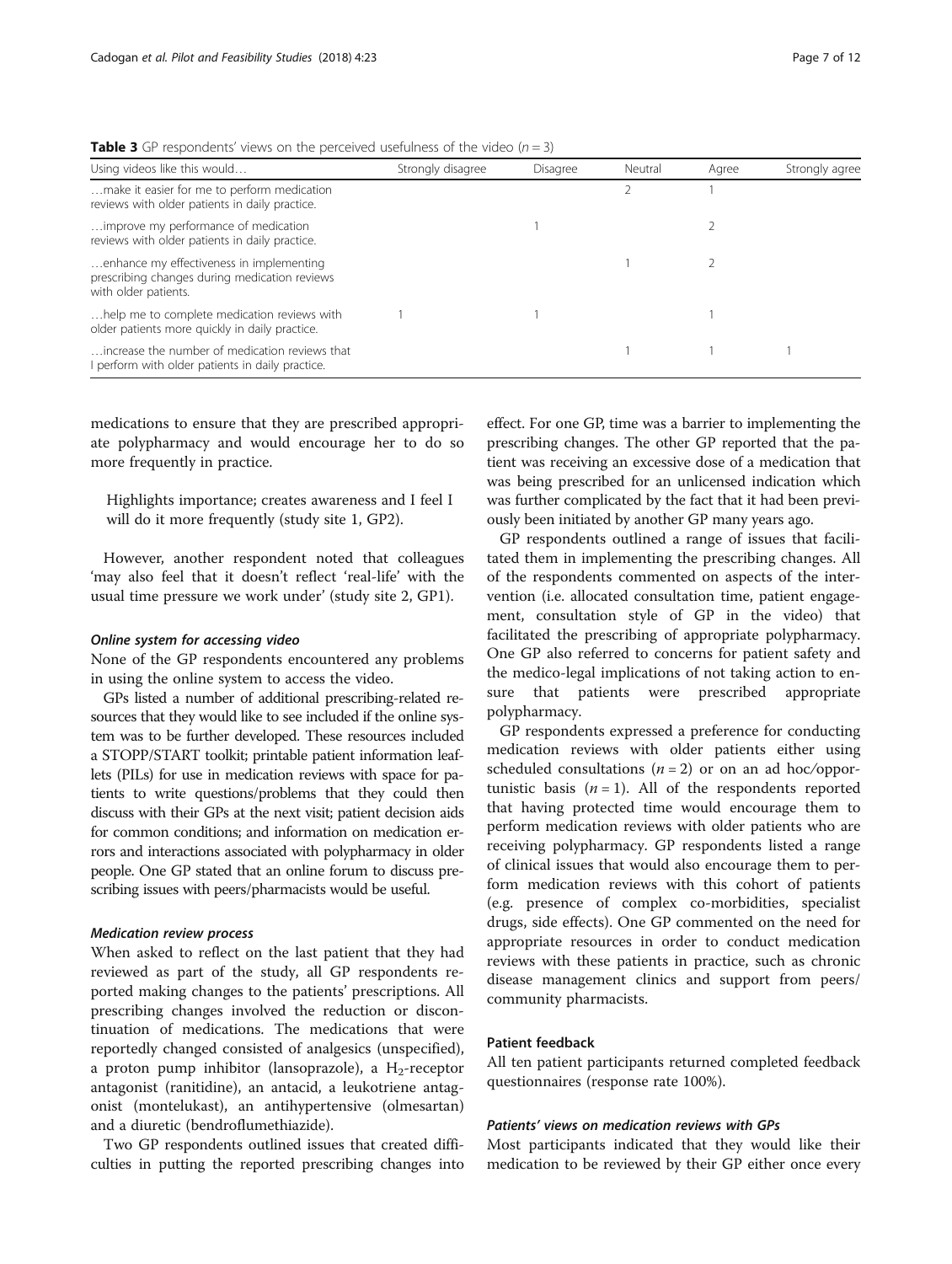6 months  $(n = 4)$  or once every 12 months  $(n = 5)$ . One participant stated that he wished for his medication to be reviewed by his GP every time he ordered a repeat prescription.

All participants reported that it was important to have a face-to-face consultation with their GP when having their medications reviewed.

I think it is important to review the medication and side-effects. I would find this more effective in a faceto face-appointment. Also the GP could assess the present health. Study site 2, patient 2

You can ask any questions about your medication which are bothering you and get an immediate answer with a qualified doctor. Study site 2, patient 3

…it is important to feel involved with your care. Study site 2, patient 4

## Patient feedback on the scheduled consultation

The main outcome that patients expected from the consultation was that they would find out whether their current treatment regimens required any changes. Seven of the patients reported that the GPs recommended changes to their current prescriptions during the scheduled consultations. These patients agreed with the recommended changes, most of which involved the reduction or discontinuation of existing medications.

The patients also stated their satisfaction with the consultation. Patients welcomed the opportunity to have their medications reviewed by their GP.

I found the medication review very useful and most reassuring, as I have often wondered if all of the

medication I was taking a few years ago was really necessary. Study site 2, patient 3

This was an important exercise. I now realise that without a regular review, people like me and countless others could still be taking medication they were prescribed years ago and have become ineffective…. Study site 1, patient 4

I welcomed the opportunity to discuss medication with GP as I had some worries and needed reassurance. I found the interview very satisfactory. Study site 2, patient 2

## Supplementary video coding exercise

The results of the video coding exercise are shown in Table 4. The coders agreed that the video contained 'Modelling or demonstration of the behaviour' as a prespecified BCT, as well as another related BCT ('Instruction on how to perform the behaviour'). The coders identified additional BCTs relating to the consequences of performing the behaviour ('Information about health consequences', 'Information about social and environmental consequences'), in place of the pre-specified BCT ('Salience of consequences') and 'Credible source' as an additional BCT that had not been pre-specified by the research team.

## Clinical record data

It was not feasible to apply the validated assessments of prescribing appropriateness (i.e. STOPP/START criteria [[23\]](#page-11-0), MAI [[24\]](#page-11-0)) to the extracted clinical data. This was because the level of detail regarding patients' current clinical diagnoses and treatment durations in the extracted data was insufficient to determine whether

Table 4 Outcomes of independent video coding exercise using BCT taxonomy [\[19\]](#page-11-0)

| Behaviour change techniques embedded within online video                                                                                                                                                                    | BCTs pre-specified by research team | BCT identified by video coding team |
|-----------------------------------------------------------------------------------------------------------------------------------------------------------------------------------------------------------------------------|-------------------------------------|-------------------------------------|
| Modelling or demonstration of the behaviour (provide an<br>observable sample of the performance of the behaviour,<br>directly in person or indirectly, e.g. via film or pictures<br>for the person to aspire to or imitate) | Χ                                   | Χ                                   |
| Credible source (present verbal or visual communication<br>from a credible source in favour of or against the behaviour)                                                                                                    |                                     | Χ                                   |
| Information about health consequences (provide information,<br>e.g. written, verbal, visual, about health consequences of<br>performing the behaviour)                                                                      |                                     | Χ                                   |
| Instruction on how to perform the behaviour (advise or<br>agree on how to perform the behaviour)                                                                                                                            |                                     | Χ                                   |
| Information about social and environmental consequences<br>(provide information, e.g. written, verbal, visual, about<br>social and environmental consequences of performing<br>the behaviour)                               |                                     | Χ                                   |
| Salience of consequences (use methods specifically<br>designed to emphasise the consequences of performing<br>the behaviour with the aim of making them more<br>memorable-goes beyond informing about consequences)         | Χ                                   |                                     |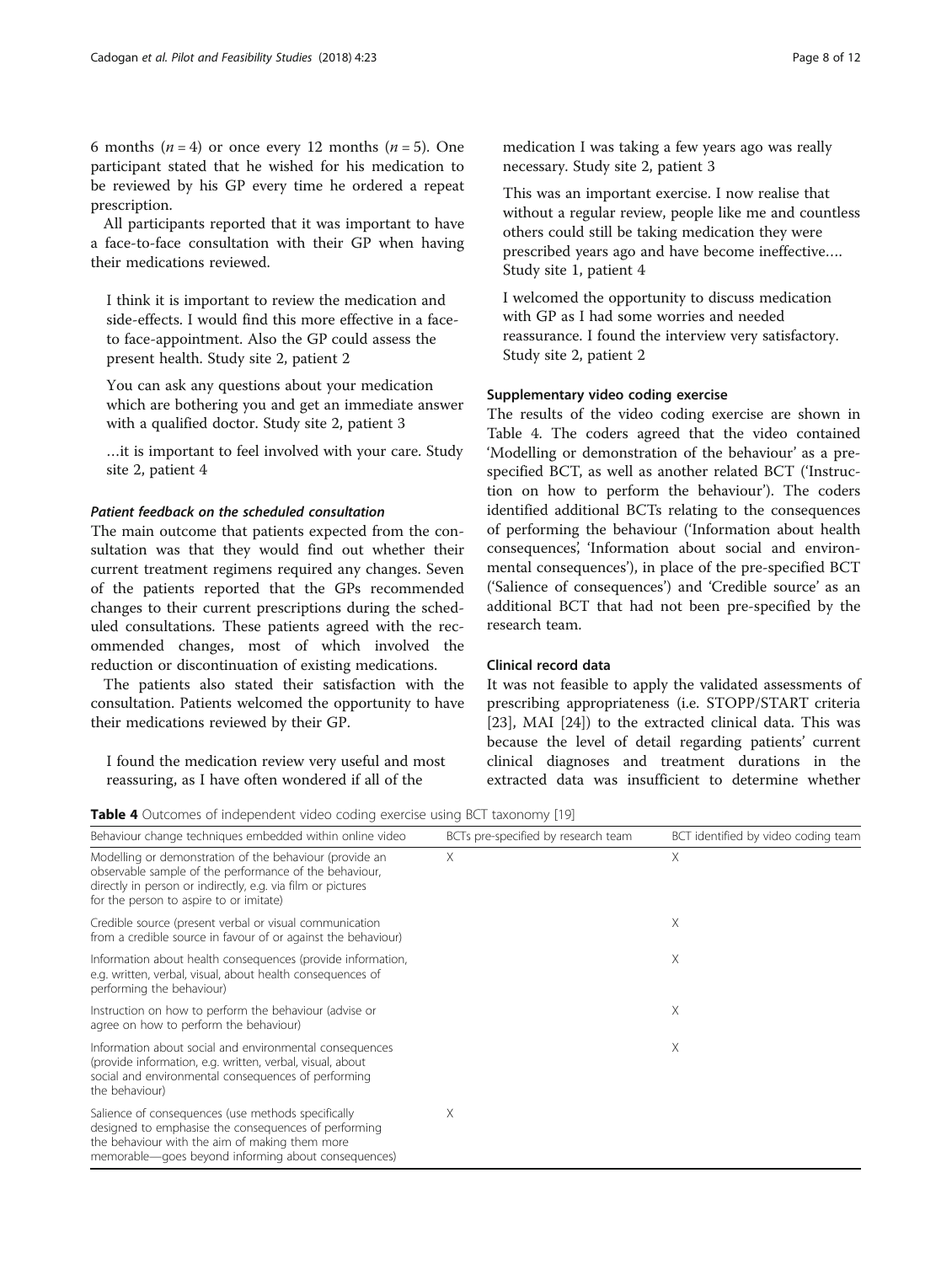patients' clinical indications were being treated appropriately, according to the tools. Similarly, it was also not possible to conduct a complete assessment of prescribing regimen complexity using the MRCI [[25\]](#page-11-0) as details of additional directions for each prescribed medication were not available from patients' medical records.

It was also not possible to verify whether any of the prescribing changes reported in the feedback questionnaires had been implemented (according to the patient case notes) as the 1 month timeline between baseline and follow-up was insufficient to detect any changes in the prescriptions that were issued to patients.

## **Discussion**

This study assessed the feasibility of an intervention to improve the prescribing of appropriate polypharmacy for older people in primary care. The study forms part of a systematic process of intervention development and evaluation that models the MRC framework [\[15](#page-11-0)]. In this way, the study serves to address limitations of previous related intervention studies whereby details of intervention development and preliminary evaluation (i.e. feasibility/pilot testing) were lacking [[14\]](#page-11-0).

#### Intervention usability and acceptability

In assessing the primary feasibility outcomes, the feedback received from recruited GPs showed that the intervention was deemed to be both usable and acceptable for improving the prescribing of appropriate polypharmacy for older people in primary care. For example, GPs expressed largely positive views regarding the video's content and its impact on their prescribing behaviour (i.e. increased number of medication reviews performed in daily practice, enhanced effectiveness in implementing prescribing changes). However, some reservations were expressed as to whether the clinical scenario depicted in the video truly reflected 'real-life' and the 'usual time pressures' encountered in the general practice work environment.

As detailed in our earlier intervention development work [\[16, 17\]](#page-11-0), we recognised that the current work environment (i.e. time and resource limitations) was a major barrier to the target behaviour (i.e. prescribing of appropriate polypharmacy), and therefore, we purposefully sought to develop an intervention that would limit any additional workload for GPs in prescribing appropriate polypharmacy. The video demonstration was intended to highlight to GPs how they could potentially incorporate reviews of older patients' medications into routine clinical practice and use available time more efficiently. Thus, the intervention was intended as a strategy for introducing small changes into GPs' current prescribing behaviour within the constraints of the existing work environment with a view to building on these changes over time. As

noted by Michie et al., 'introducing change incrementally and building on small successes can be more effective than trying to do too much too quickly' [\[29\]](#page-11-0).

The scheduled consultations that formed part of the intervention approach served an important function. As noted by GP participants, protected time was an important facilitator in reviewing patients' medications. The scheduled consultations were also endorsed by the positive feedback received from recruited patients. Patients valued the opportunity to have their medications reviewed by their GP. If the intervention is found to be effective in a future trial evaluation that is currently being developed, this component of the intervention could help contribute to the reorganisation of care required for implementing best practice guideline recommendations for patients with multimorbidity who typically require multiple medication (polypharmacy) [[12](#page-11-0)]. Further refinement of the intervention for this future evaluation will involve incorporating GP participants' suggestions to incorporate additional prescribing-related support material (e.g. validated screening tools for identifying potentially inappropriate prescribing in older people) into the online system that was used to access the video.

The study was also designed to test the feasibility of the study procedures (e.g. participant recruitment, data collection/analysis). The GP and patient recruitment strategies proved feasible whereby the sampling targets of two general practices and five older patients per practice were reached. In scaling up the number of participating general practices for future evaluations of the intervention, it will be important to engage with key stakeholders, such as GP representatives, to ensure that an appropriate level of remuneration can be offered to general practices for the time allocated to study participation. This will be dependent on the number of patients to be recruited and the number of follow-up assessments to be conducted.

#### Data collection procedures

The procedures for collecting feedback from GP and patient participants were largely successful, with only one non-respondent. However, the study highlighted important limitations with the clinical data that were collected, whereby we were unable to assess patients' clinical data using each of the validated assessment tools. We were also unable to detect any prescribing changes due to the length of the follow-up assessment (1 month postconsultation). Future evaluations of the intervention will look to include a series of follow-up assessments at six monthly intervals for a minimum of 1 year postintervention. An assessment period with multiple assessment points will help to detect if prescribing changes are implemented and subsequently sustained. In addition, a full clinical review by a trained research pharmacist may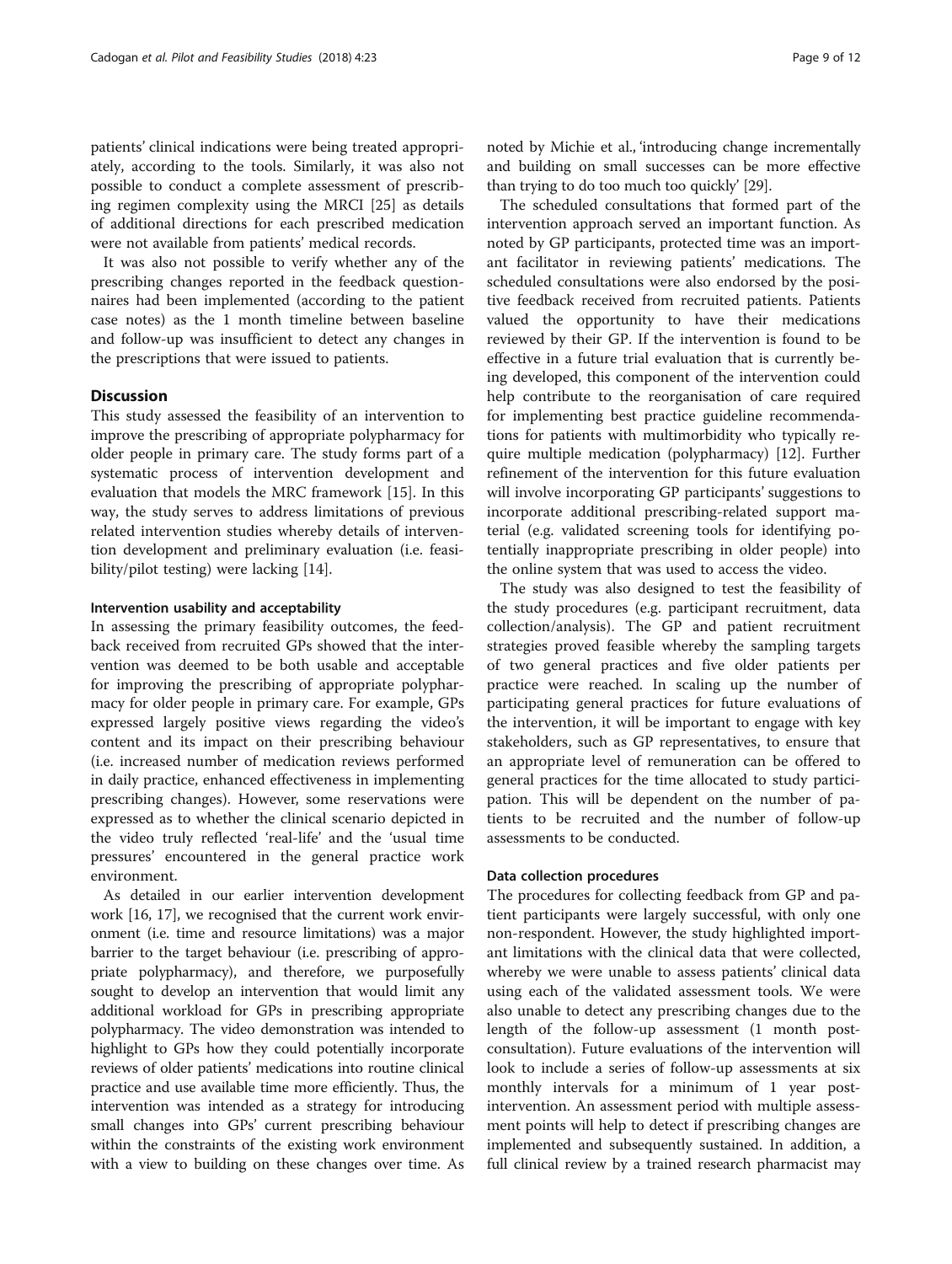also need to be conducted with recruited patients at baseline and follow-up. This should help to ensure that sufficient clinical information is available to allow the validated assessment tools of prescribing appropriateness to be applied (i.e. STOPP/START criteria [\[23\]](#page-11-0), MAI [[24](#page-11-0)]). The clinical review could then be coupled with pharmacy dispensing data in order to ensure that sufficiently detailed information is collected regarding medication instructions in order to allow the MRCI to be applied properly [\[25\]](#page-11-0).

#### Challenges and limitations

Despite the small-scale nature of the current feasibility study and the relatively low number of GP participants  $(n = 4)$ , designing the study protocol posed a number of challenges. Firstly, there has, to date, been a lack of consensus in the literature as to the distinction between the terms 'pilot study' and 'feasibility study' [\[30](#page-11-0), [31\]](#page-11-0). Consequently, the two terms have often been used interchangeably. A recently published conceptual framework for defining feasibility and pilot studies in preparation for randomised controlled trials will help to clarify how the terms should be applied in future research [\[32](#page-11-0)]. However, for the purpose of the current study, we had adopted the definition that is used by the National Institute of Health Research (NIHR) Evaluation, Trials and Studies Coordinating Centre (NETSCC) in the UK which defines feasibility studies as pieces of research that are carried out before the main study in order to estimate important parameters that are needed to design the main study and to determine whether the study can be done [\[33\]](#page-11-0). Hence, the study findings relating to participant recruitment and data collection procedures were more important than verifying whether reported prescribing changes had been implemented.

In collecting feedback from GP and patient participants, we chose a questionnaire-based format because time and resource limitations did not permit an in-depth follow-up study using qualitative methods (e.g. semistructured interviews). The questionnaires included a number of free-text response options in order to allow participants to provide detailed responses. However, the availability of validated tools for constructing questionnaire items to assess the primary feasibility study outcomes (i.e. usability and acceptability) proved challenging. Therefore, items included in the GP feedback questionnaire of the online video were adapted from Davis' Perceived Usefulness Scale [[22\]](#page-11-0). Perceived usefulness and perceived ease of use are two constructs that form part of the TAM [\[22\]](#page-11-0). Empirical research indicates that the TAM is a good predictor of physicians' behavioural intention to accept technology [[34\]](#page-11-0). As a construct, perceived usefulness has been found to directly influence physicians' intention to accept technology [\[34](#page-11-0)]. We did not include questionnaire items to measure perceived ease of use as we did not feel that the questions could be meaningfully applied to the evaluation of the online video intervention (e.g. 'Learning to operate the online video would be easy for me.', 'I would find it easy to get the online video to do what I want it to do.'). In addition, there have been suggestions that the construct's importance to the model may be reduced in target groups with a high level of competency, such as physicians [[35](#page-11-0)]. Although caution has been urged in using the TAM as a predictor of technology usage outside the context in which it has been validated [\[36](#page-11-0)], we did not intend to make predictions based on the responses to the feedback questionnaire. The adapted questionnaire items (Tables [1](#page-4-0) and [3](#page-6-0)) that were included in our feedback questionnaire were intended to form part of our overall assessment of the intervention's usability and acceptability to GPs and to determine if the intervention content required additional refinement before undergoing further evaluation.

Finally, in assessing the intervention, we focussed on process measures of prescribing appropriateness using validated assessments (i.e. STOPP/START [[23](#page-11-0)], MAI [[24\]](#page-11-0)). It must be noted that appropriate polypharmacy is an ideal concept as opposed to a fixed end-point and the threshold that differentiates between the prescribing of 'many' drugs and 'too many' drugs will vary according to an individual patient's existing clinical conditions and life expectancy [\[26](#page-11-0)]. In the absence of a validated measure of appropriate polypharmacy, validated general measures of prescribing appropriateness (e.g. MAI [[24\]](#page-11-0), STOPP/ START criteria [[23\]](#page-11-0)) will continue to play an important role as surrogate measures in evaluations of interventions seeking to improve prescribing for older people. In progressing to a future pilot study, it will be important to include clinical outcome measures (e.g. hospital admissions), as well as process measures. Members of the research team are currently involved in the development of a core outcome set (COS) for use in interventions aimed at improving appropriate polypharmacy in older people in primary care [\(http://www.comet-initiative.org/](http://www.comet-initiative.org/studies/details/933) [studies/details/933](http://www.comet-initiative.org/studies/details/933)). This work will help in selecting the most appropriate clinical outcome measures to include in any future pilot study of the intervention.

#### Specification of intervention content using BCTs

In addition to the value of the feasibility study findings, the BCT coding exercise was an important methodological step as it showed that the video intervention may have included additional BCTs to those that were specified a priori. There are a number of possible explanations to account for this finding. Firstly, the availability of formal training courses in BCT coding is a relatively recent development. It is important to note that although the BCT coders had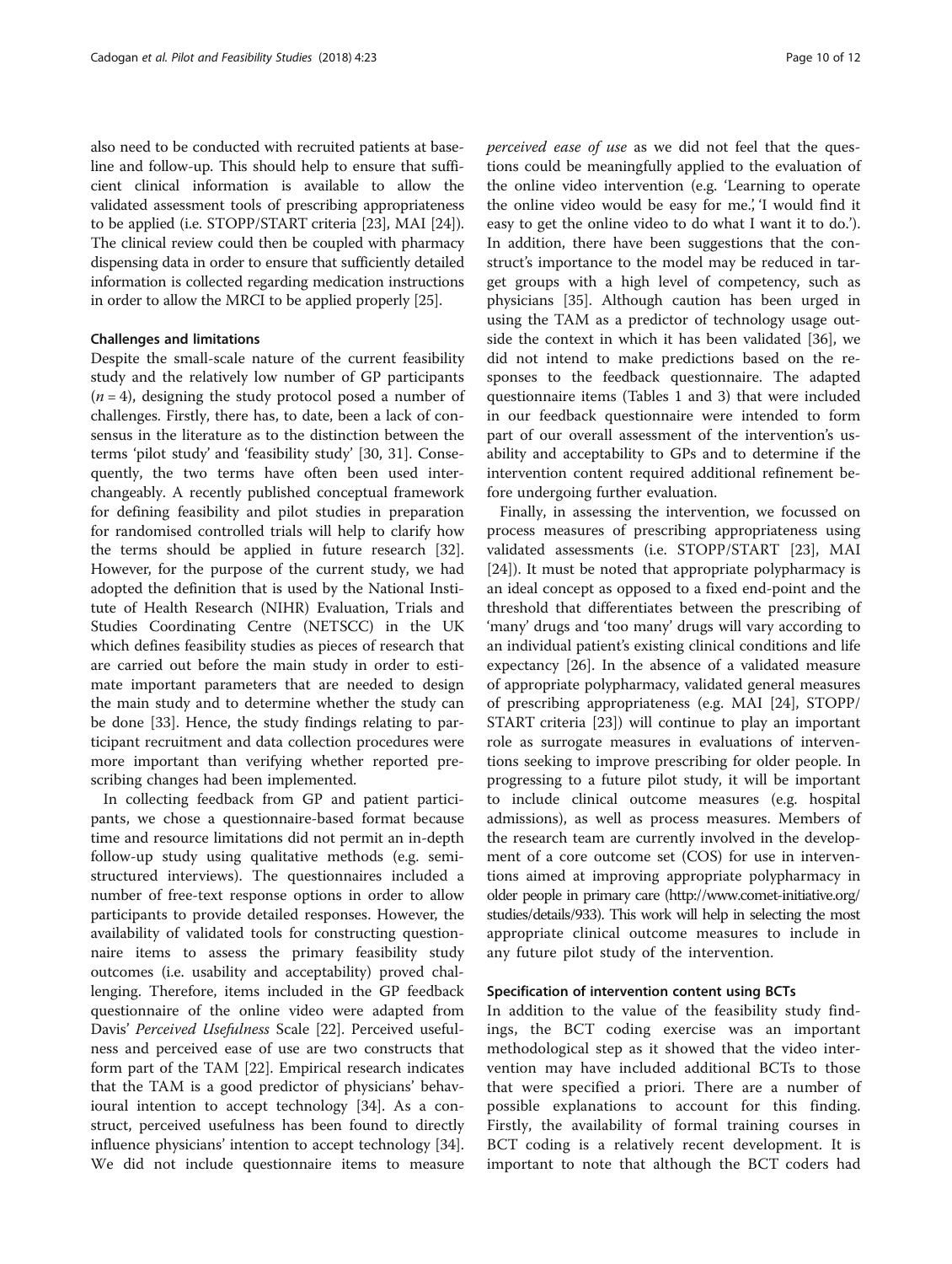<span id="page-10-0"></span>undergone previous training in BCT coding, the training content was standardised but the delivery format varied (e.g. tutorials, online course). A number of previous BCT training courses have focused on specific subsets of BCTs (e.g. most frequently occurring BCTs) due to the practicalities involved in providing intensive training that covers all 93 BCTs within the current taxonomy [[20\]](#page-11-0). Hence, our coders may not have been familiar with all of the BCTs that we had included in our intervention (e.g. 'Salience of consequences'). Furthermore, if the coders had been specifically trained in identifying a subset of BCTs, this could have potentially resulted in a form of recall bias.

Secondly, it has been proposed that further clarification of particular BCT definitions may be required in order to improve the reliability of BCT coding [\[37\]](#page-11-0). A number of BCTs that were identified by the coders (e.g. 'Information about health consequences', 'Information about social and environmental consequences', 'Demonstration of the behaviour', 'Instruction on how to perform the behaviour', 'Credible source') have previously presented problems for other trained BCT coders with implications in terms of coding reliability (i.e. inter-rater and test-retest reliability) [\[37](#page-11-0)]. Based on the current findings, it is clear that in order for independent coding to perform a valid and reliable fidelity check on an intervention's component BCTs, coders will need to have previously undergone a valid, effective and standardised training programme.

## Conclusion

A GP-targeted intervention that aimed to improve the prescribing of appropriate polypharmacy for older people in primary care that was previously developed using a systematic, theory-based approach has now undergone feasibility testing. The feasibility study findings show that the intervention was both usable and acceptable to GPs in improving the prescribing of appropriate polypharmacy for older people. Further refinements to the intervention will involve incorporating additional prescribing-related support material into the online system through which GP participants accessed the video. The feasibility study also helped to identify important limitations with the data collection procedures. Additional clinical information regarding patients' existing conditions and the instructions they receive as to how to take their medications correctly will be required in future evaluations in order to apply validated assessment tools of prescribing appropriateness and medication regimen complexity. An additional preliminary evaluation of the intervention using a randomised pilot study is currently being developed. This will help in designing a definitive randomised trial to investigate

the effectiveness of the intervention at improving appropriate polypharmacy for older people in primary care.

## Additional files

[Additional file 1:](dx.doi.org/10.1186/s40814-017-0166-3) GP feedback questionnaire. (DOCX 66 kb) [Additional file 2:](dx.doi.org/10.1186/s40814-017-0166-3) Patient feedback questionnaire. (DOCX 50 kb)

#### Abbreviations

ADE: Adverse drug event; BCT: Behaviour change technique; GP: General practitioner; MAI: Medication Appropriateness Index; MRC: Medical Research Council; MRCI: Medication Regimen Complexity Index; NICE: National Institute for Health and Care Excellence; NICRN: Northern Ireland Clinical Research Network; PIL: Patient information leaflet; START: Screening Tool to Alert doctors to Right Treatment; STOPP: Screening Tool of Older Person's Prescriptions; SUS: System Usability Scale; TAM: Technology Acceptance Model; TDF: Theoretical Domains Framework

#### Acknowledgements

This work was supported by The Dunhill Medical Trust (grant number: R298/ 0513). The authors would like to thank all of the GP and patient participants who agreed to take part in this study. The authors are especially grateful to Mrs. Claire Leathem and the colleagues in the Northern Ireland Clinical Research Network for their assistance with the participant recruitment. The authors would also like to thank Video Services at Queen's University Belfast, as well as Dr. Helen Reid and Mr. Frank Crummey for their involvement in the video. Finally, we would like to acknowledge the IT support provided by Mr. Mark McCalmont (School of Pharmacy, Queen's University Belfast) and Ms. Clare Thomson (Centre for Medical Education, Queen's University Belfast).

#### Funding

This work was supported by the Dunhill Medical Trust (grant number: R298/0513).

#### Availability of data and materials

The data that support the findings of this study are available on reasonable request from the corresponding author (CH). The data are not publicly available due to them containing information that could compromise research participant privacy/consent.

#### Authors' contributions

CC contributed to the study design, participant recruitment and data collection/ analysis and led the writing of the paper. CR co-developed the research programme, contributed to the study design, data collection/analysis and writing of the paper. JF contributed to the study design and data collection/analysis, provided health psychology expertise and contributed to the writing of the paper. GG contributed to the study design, participant recruitment, data collection/analysis and writing of the paper. PP reviewed and critiqued the draft manuscripts of the paper. NK reviewed and critiqued the draft manuscripts of the paper. CH (principal investigator) led the development of the research programme, contributed to the study design, data collection/analysis and writing of the paper. All authors read and approved the final manuscript.

#### Ethics approval and consent to participate

The ethical approval was granted by the Office of Research Ethics Committees Northern Ireland (REC reference 15/NI/0104). All the participants received information about the study when first invited to participate and provided written informed consent.

#### Consent for publication

The consent to publish the data collected as part of this project was given by all the participants.

#### Competing interests

The authors declare that they have no competing interests.

#### Publisher's Note

Springer Nature remains neutral with regard to jurisdictional claims in published maps and institutional affiliations.